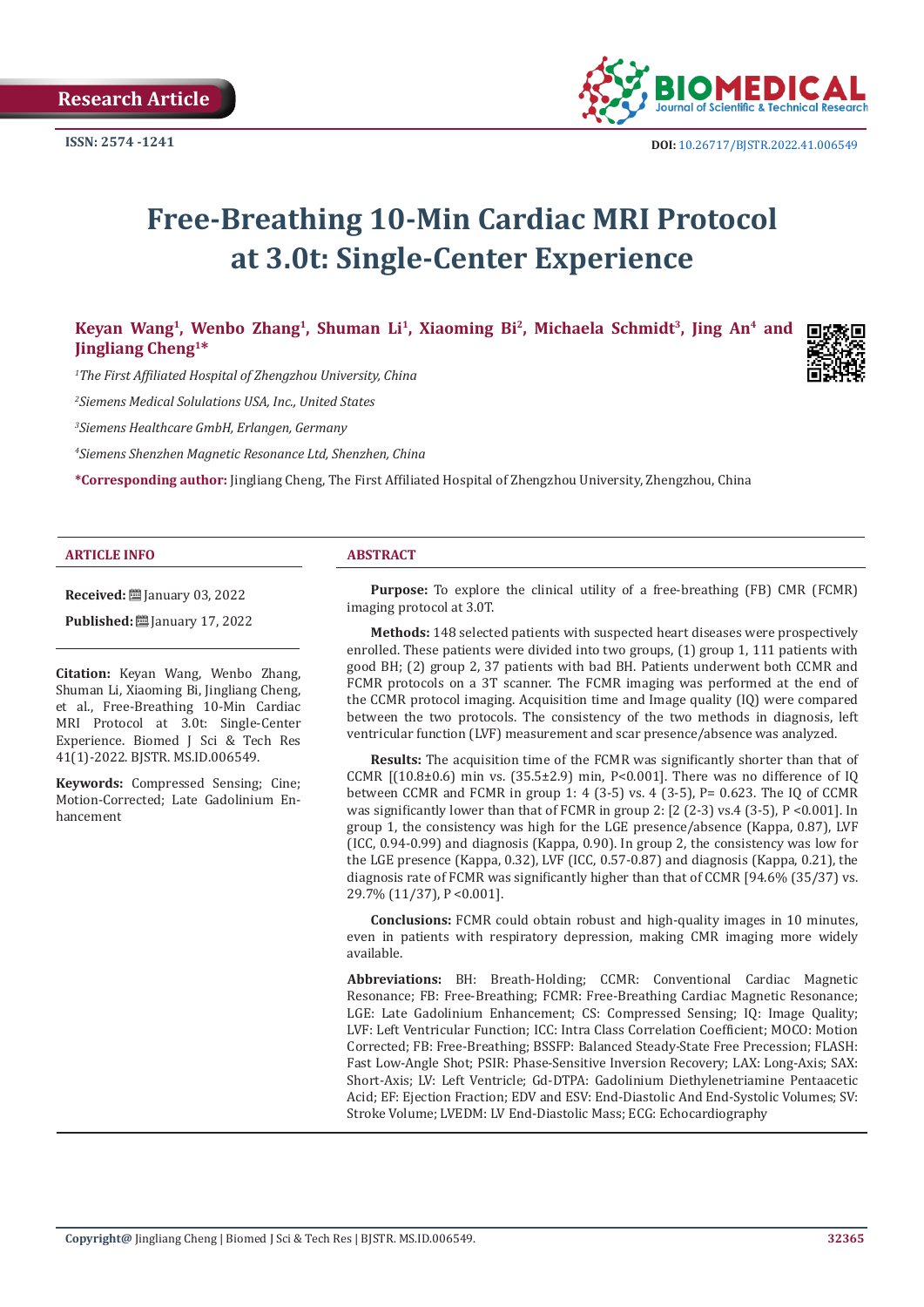# **Introduction**

Cardiovascular magnetic resonance (CMR) imaging has become an essential tool for the non-invasive examination of the heart. It has been used for the diagnosis, risk stratification, and prognosis of cardiac diseases [1,2]. Cine and late gadolinium enhancement (LGE) imaging are routinely included in the conventional cardiovascular magnetic resonance (CCMR) protocols in our center. Data acquisitions are typically performed with breath-holding (BH). While they work well in patients that are capable of holding their breath during image acquisition, such CCMR protocols remain challenging in patients with compromised BH capacities. In addition, the relatively long imaging time hinders the efficiency and throughput at a busy medical center like ours where there is a need to scan over 30 cardiac patients per MRI system per day. Real-time compressed sensing (CS) cine has been proved to be able to obtain high-quality images for evaluating cardiac function [3- 7]. Motion corrected (MOCO) single-shot LGE imaging techniques can also produce high-quality images without BH to detect fibrotic myocardial scars [8-9]. The novelty in this work is that both methods (CS cine and MOCO-LGE) are in corporate for a comprehensive FB CMR study. The feasibility and potential clinical utility of the proposed protocol were evaluated in patients that were unable to hold their breath during CMR imaging and in patients who could hold breath well.

# **Materials and Methods**

### **Subject Enrollment**

After the institutional review board approval was granted, adult patients scheduled for CCMR imaging were prospectively recruited for this study from February 1, 2017 to June 30, 2019. The inclusion criteria were as follows: in-patient at our hospital scheduled for contrast-enhanced CMR examination, a glomerular filtration rate of  $30 \text{ mL/min}$  per 1.7m<sup>2</sup>, and no contraindications for CMR imaging. All patients who received FCMR protocols signed informed consent. A total of 148 patients were selected to complete both CCMR and FCMR protocols examination. These patients were divided into two groups,

**a)** Group 1, 111 patients with good BH;

**b)** Group 2, 37 patients with bad BH. The average age of these patients was 59 **±** 16 years, with a male/female ratio of 90/58.

#### **The CMR Imaging Protocol**

CCMR and FCMR scans were performed on a 3 Tesla (T) clinical magnetic resonance imaging (MRI) scanner (MAGNETOM Skyra, Siemens Healthcare, Erlangen, Germany). The system was equipped with an 18-element body array coil and a 32-element spine array coil. Key sequences for the CCMR included:

- **a)** BH-cine imaging with segmented, balanced steady-state free precession (BSSFP) readout;
- **b)** BH-LGE sequence for viability imaging under breath-hold using segmented, fast low-angle shot (FLASH) readout and phase-sensitive inversion recovery (PSIR) reconstruction.

The primary FCMR protocols included:

- **a)** Single-shot FB-CS-cine imaging with BSSFP readout, featuring a two-dimensional sparse data sampling and iterative reconstruction (SSIR).
- **b)** FB-MOCO-LGE employs non-rigid motion-correction and averaging of multiple single-shot SSFP images with PSIR reconstruction.
- **c)** The BH-cine, FB-CS-cine, BH-LGE, and FB-MOCO-LGE protocols comprised separate 2-, 3-, and 4-chamber long-axis (LAX) acquisitions, and a short-axis (SAX) stack covering the entire left ventricle (LV). All scans were started from running BH CCMR protocols, when the CCMR protocols were successfully finished, FCMR protocols were began. Intravenous gadolinium diethylenetriamine pentaacetic acid (Gd-DTPA) contrast agent was administered at a dose of 0.2 ml/kg of body weight. For all exams, the contrast agent was administered to each patient in one injection.



**Figure 1:** The workflow for the breath-holding (BH) conventional cardiac magnetic resonance imaging (CCMR) protocol and free-breathing cardiac resonance (FCMR) protocol. Abbreviations: HASTE, Half-Fourier-Acquired Single-shot Turbo spin Echo; MOCO, motion-corrected; LGE, late gadolinium enhancement; CS, compressed sensing.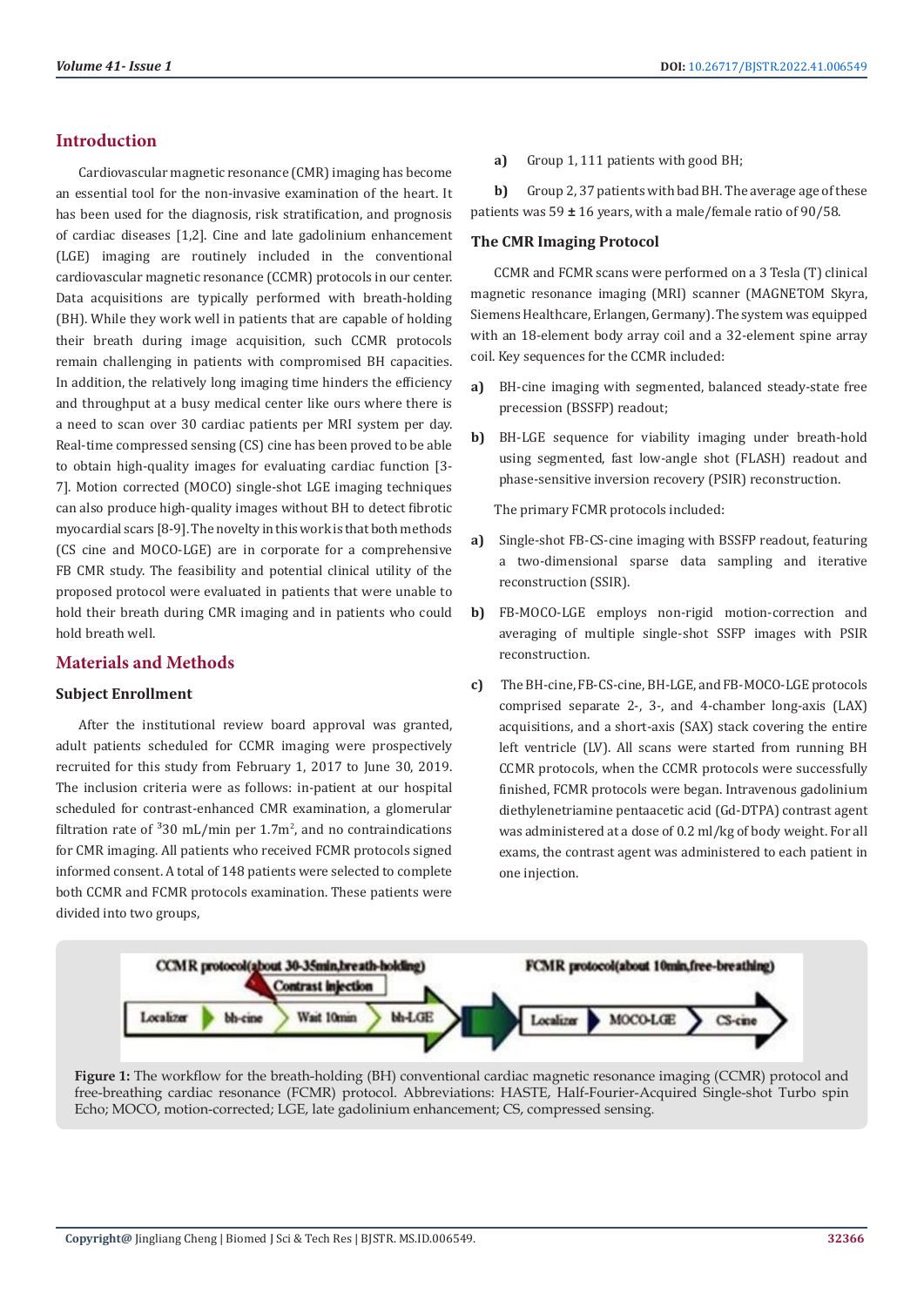The CMR protocol workflows is illustrated in Figure 1. Detailed information regarding the sequence parameters of both protocols is shown in Table 1. Both protocols were conducted using semiautomated cardiac day optimizing throughput (DOT) engine software including Auto Align feature to automatically prescribe the 2-, 3-, and 4-chamber views as well as the short axis stack [4,10]. Scan parameters like trigger delay were automatically adapted to

patient physiology such as patient heart rate. The scanning time of every sequence and the total time of every protocol was write down, every two sequence intervals time was not included in the total time. Acquisition time, IQ were compared between the two protocols. The consistency of the two methods in diagnosis, LVF measurement and scar presence/absence was analyzed.

| <b>Parameters</b>                        | <b>CCMR</b>              |                             | <b>FCMR</b>                 |                             |
|------------------------------------------|--------------------------|-----------------------------|-----------------------------|-----------------------------|
|                                          | <b>BH-LGE SAX</b>        | <b>BH-cine SAX</b>          | <b>FB-MOCO-LGE SAX</b>      | <b>FB-CS-cine SAX</b>       |
| Echo time (msec)                         | 1.96                     | 1.41                        | 1.18                        | 1.2                         |
| Repetition time (msec)                   | 5.2                      | 3.3                         | 2.9                         | 2.8                         |
| Temporal resolution (msec)               | $\overline{\phantom{a}}$ | 45.08                       | $\overline{\phantom{a}}$    | 42.3                        |
| Spatialresolution<br>reconstructed (mm3) | 1.4x1.4x8.0              | $1.7 \times 1.7 \times 8.0$ | $1.4 \times 1.4 \times 8.0$ | $1.7 \times 1.7 \times 8.0$ |
| Bandwidth (hz/pixel)                     | 287                      | 980                         | 1085                        | 910                         |
| Slice thickness (mm)                     | $\overline{2}$           | 2                           | $\overline{2}$              | 2                           |
| No. Of slices                            | $6 - 13$                 | $6 - 13$                    | $6 - 13$                    | $6 - 13$                    |
|                                          | 20                       | 50                          | 50                          | 50                          |
| Breath holds (n)                         | $6 - 13$                 | $6 - 13$                    | $\mathbf{0}$                | $\Omega$                    |
| Mean acquisition time (s)                | $331 \pm 29$             | $240 \pm 13$                | $120 \pm 19$                | $25 \pm 5$                  |
|                                          | prospective              | retrospective               | prospective                 | adaptive                    |
| Ecg mode                                 | triggering               | gating                      | triggering                  | triggering                  |

**Table 1:** CCMR and FCMR protocols' imaging parameters.

#### **Image Analysis**

**Image Quality:** All CMR images were transferred to a workstation (cmr42, Version 5.12.1, Circle Cardiovascular Imaging, Calgary, Canada) for evaluations. For those 148 patients where both FCMR and CCMR images were acquired, FCMR and CCMR were randomly assigned to two senior doctors, Reader 1 and Reader 2, both with more than 5 years of experience in CMR reading, for double-blind evaluation respectively. Image quality scores were evaluated based on a five-point Likert score (5 = excellent, 4 = good,  $3$  = the presence of artifacts but acceptable,  $2$  = poor, and  $1$  = non diagnostic) [6-8].

**Imaging Analyses:** LVF measurements were assessed with cmr42 software. Endocardial and epicardial contours were automatically delineated on the short-axis cine images using the cmr42 software and manually adjusted as needed [11]. Papillary muscles and trabeculations of the left ventricle (LV) were included in the ventricular cavity volume measurements. Ejection fraction (EF), end-diastolic and end-systolic volumes (EDV and ESV), stroke volume (SV), and LV end-diastolic mass (LVEDM) measurements were accessed from the cine images acquired in both protocols, and the consistency of measurements between both protocols was analyzed by using linear regression analyses and Bland-Altman

plots. If LGE involves the sub endocardial distribution of coronary artery, it can be identified as ischemic LGE type; otherwise, it can be identified as non-ischemic LGE [12,13].

 **Statistical Analyses:** Statistical analyses were performed using dedicated SPSS (version 20.0, SPSS Inc., Chicago, USA) and MedCalc10.0 (Med Calc Software, Ostend, Belgium) software. Continuous data were checked for normality using the Shapiro-Wilk test and presented as the mean **±** standard deviation or median (interquartile range, Q1–Q3), and compared using the T test or Mann-Whitney test. The FB-CS-cine and BH-cine imaging were compared using Bland-Altman. Intra class Correlation Coefficient (ICC) were used to evaluate the consistency of quantitative data. The Kappa statistics were used to evaluate consistency of qualitative variable. Agreement strengths for kappa values were classified as follows: <0.1, poor;  $0.1$  to  $0.20$ , slight;  $0.21$  to  $0.40$ , fair; 0.41 to 0.60, moderate; 0.61 to 0.80, substantial; and 0.81 to 1.00, almost perfect. P <0.05 was considered statistically significant.

# **Results**

#### **Image Acquisition Times**

The total time of the FB-CS-cine SAX (25**±**5)s, FB-CS-cine LAX (8**±**2)s, FB-MOCO-LGE SAX (120**±**19)s, FB-MOCO-LGE LAX (37**±**6)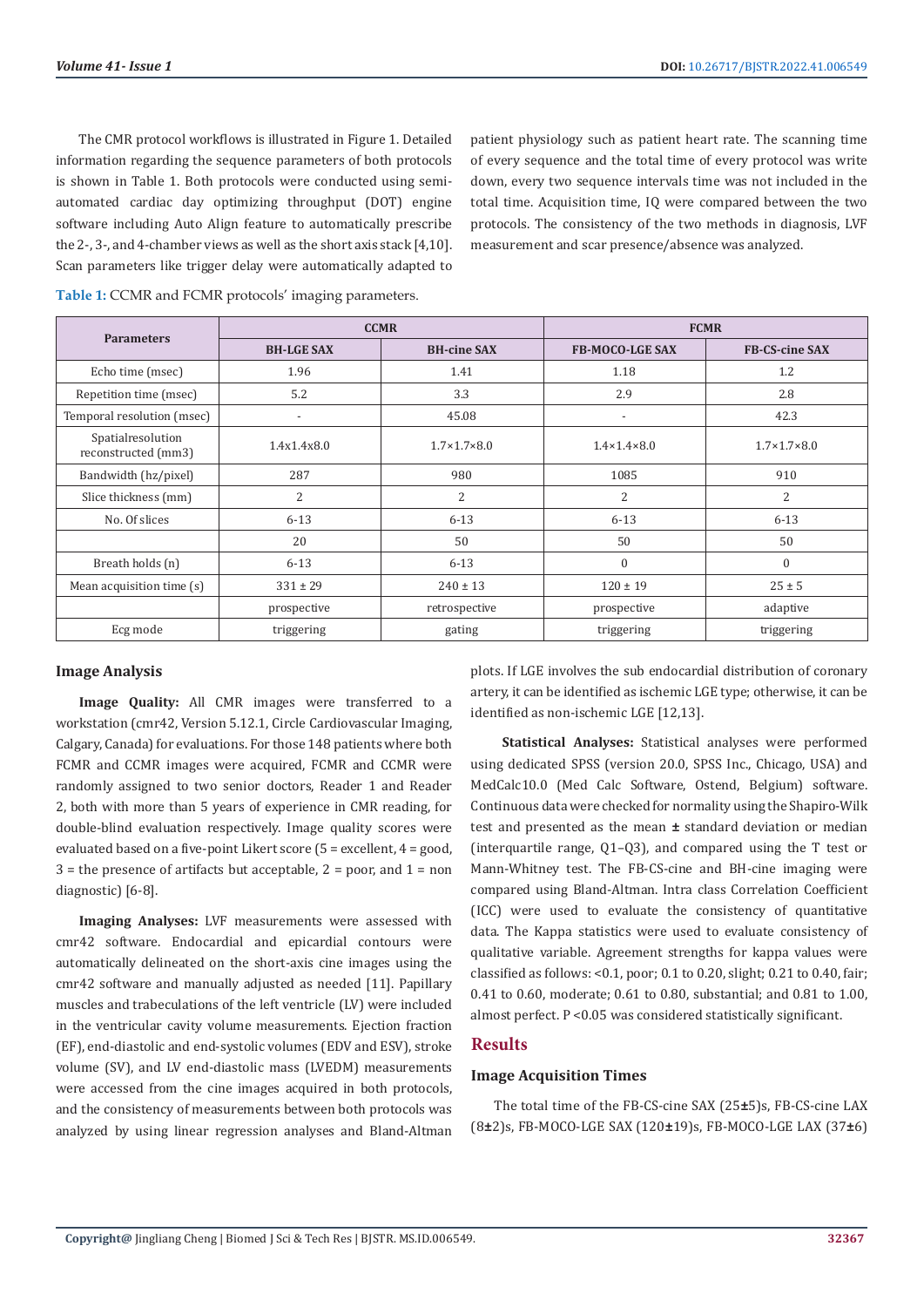s was significantly shorter than that of the BH-cine SAX (340±30) s, BH-cine LAX (75**±**16)s, BH-LGE SAX (331**±**29)s, BH-LGE LAX (100**±**9)s respectively, (all P-values < 0.001).The total time of the FCMR was significantly shorter than that of the CCMR protocol [(10.8 **±** 0.6) minutes vs. (35.5 **±** 2.9) minutes, P<0.001].

### **Imaging Analyses in the Group 1**

IQ was significantly better in the BH-cine images compared to the FB-CS-cine images [5 (4-5) vs. 4 (3-4), P<0.001]. However, IQ was significantly better with FB-MOCO-LGE compared to BH-LGE [5 (4-5) vs. 3 (3-4), P <0.001]. When the cine and LGE scores were averaged, they were 4 (3-5) for the CCMR protocols, and 4 (3-5) for the FCMR protocols, no differences were seen in IQ between the CCMR and FCMR protocols  $(P = 0.623)$ . Figure 2 showed images from patients with good BH cooperation acquired with both excellent CCMR and FCMR images. The comparison of LVF parameters between BH-cine and FB-CS-cine is as follows: LVEDV (ml) [ 161.7 **±** 88.5 vs. 160.5 **±** 90.4, P = 0.828], LVESV(ml) [ 90.8 (74.5 **±** 107.1) vs. 91.6 (75.2 **±** 107.9), P = 0.962], LVSV(ml) [ 70.8 **±**  25.9 vs. 69.8 **±** 25.7, P = 0.920], LVEDM(g) [ 161.6 **±** 64.8 vs. 162.0 **±** 65.3, P = 0.939], LVEF(%) [50.2 **±** 18.6 vs. 49.3 **±** 18.1, P = 0.685]. There was high consistency (ICC, 0.94-0.98) between BH-cine and FB-CS-cine for LVF evaluations. The Bland-Altman statistical method was used for intergroup bias analysis Figure 3.



**Figure 2:** Both conventional cardiovascular magnetic resonance (CCMR) late gadolinium enhancement (BH-LGE) images including breathing hold (BH) cine and BH and late gadolinium enhancement (LGE) sequences corresponding free-breathing cardiac magnetic resonance (FCMR) protocol including free-breathing (FB) cine and motion-corrected (MOCO) LGE sequences were excellent in patients with good breathing hold (BH).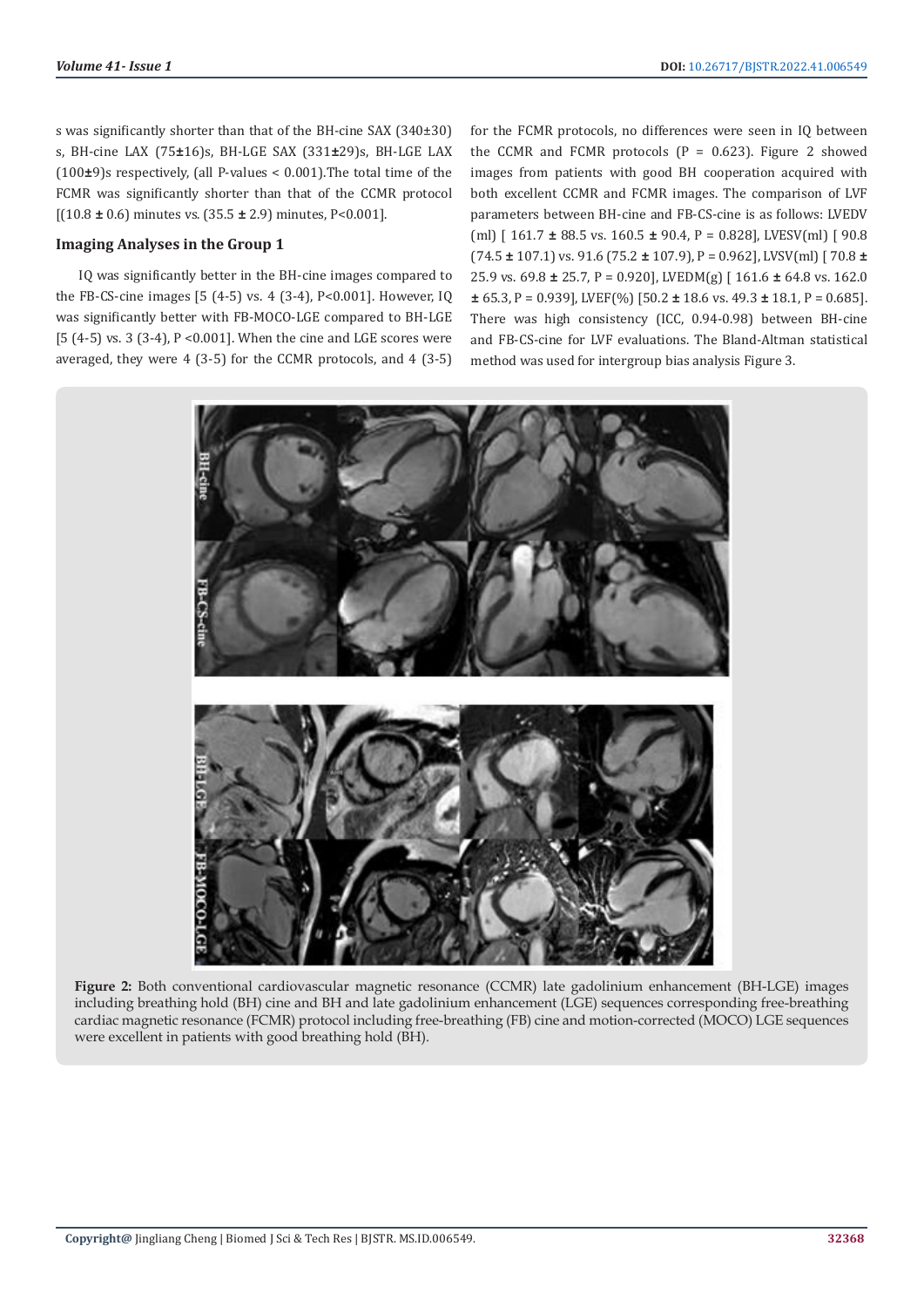

**Figure 3:** Bland-Altman plots for left ventricle (LV) functional parameters in breath-hold cine MRI and free-breathing compressed-sensing cine MRI derived a cohort of 111 patients. A, LV ejection fraction (LVEF); B, LV end-diastolic volume (LVEDV); C, LV end-systolic volume (LVESV); D,) LV stroke volume (LVSV); and E, LV end-diastolic myocardial mass (LVEDM).SD= standard deviation.

The mean differences in LVF measurements between BH-cine and FB-CS-cine were as follows: LVEDV, 1.1 ml (95 % CI: -24.7 to 22.5 ml); LVESV, -0.8 ml (95% CI: -23.7 to 22.1ml);LVSV,1.8ml(95% CI: -5.0 to 8.7 ml); LVED mass, -0.4 g (95% CI: -17.5 to 16.8 g); LVEF, 0.9% (95 %CI: -5.7 to 4. 0 %). There was high consistency (kappa, 0.89) between BH-LGE presence 55.9% (62/111) and FB-MOCO-LGE 54.1 % (60/111). All the 111 patients with suspected heart disease were diagnosed by CCMR as following: 18 patients were diagnosed as myocardial infarction; 40 patients were dilated cardiomyopathy; 23 patients were hypertrophic cardiomyopathy; 6 patients were hypertensive cardiomyopathy; 5 patients were restrictive cardiomyopathy; 1 patients were right ventricular cardiomyopathy; 1 patients were myocardial amyloidosis; 2 patients were non-compaction of the ventricular myocardium; 4 patients were myocarditis; 1 patient was pericarditis; 5 patients

were atrial or ventricular septal defect; 1 patient was myxoma; In addition, 65 patients had some of the above cardiomyopathy combined with valve insufficiency.

There were 6 patients without any heart disease. All the 111 patients with suspected heart disease were diagnosed by FCMR as following: Among the 5 cases of CCMR trial or ventricular septal defect, 2 cases was positive and 3 cases were negative by FCMR. Among 65 cases with valvular insufficiency by CCMR, 39 cases were positive and 26 cases were negative by CCMR. The two diagnostic methods were completely consistent in the remaining patients. The diagnostic consistency of the two protocols was 0.56 for atrial or ventricular septal defect, 0.55 for valvular insufficiency, and 0.86 for all patients. Figures 4 & 5 show some cases with bad BH cooperation got both non-diagnostic CCMR but diagnostic FCMR.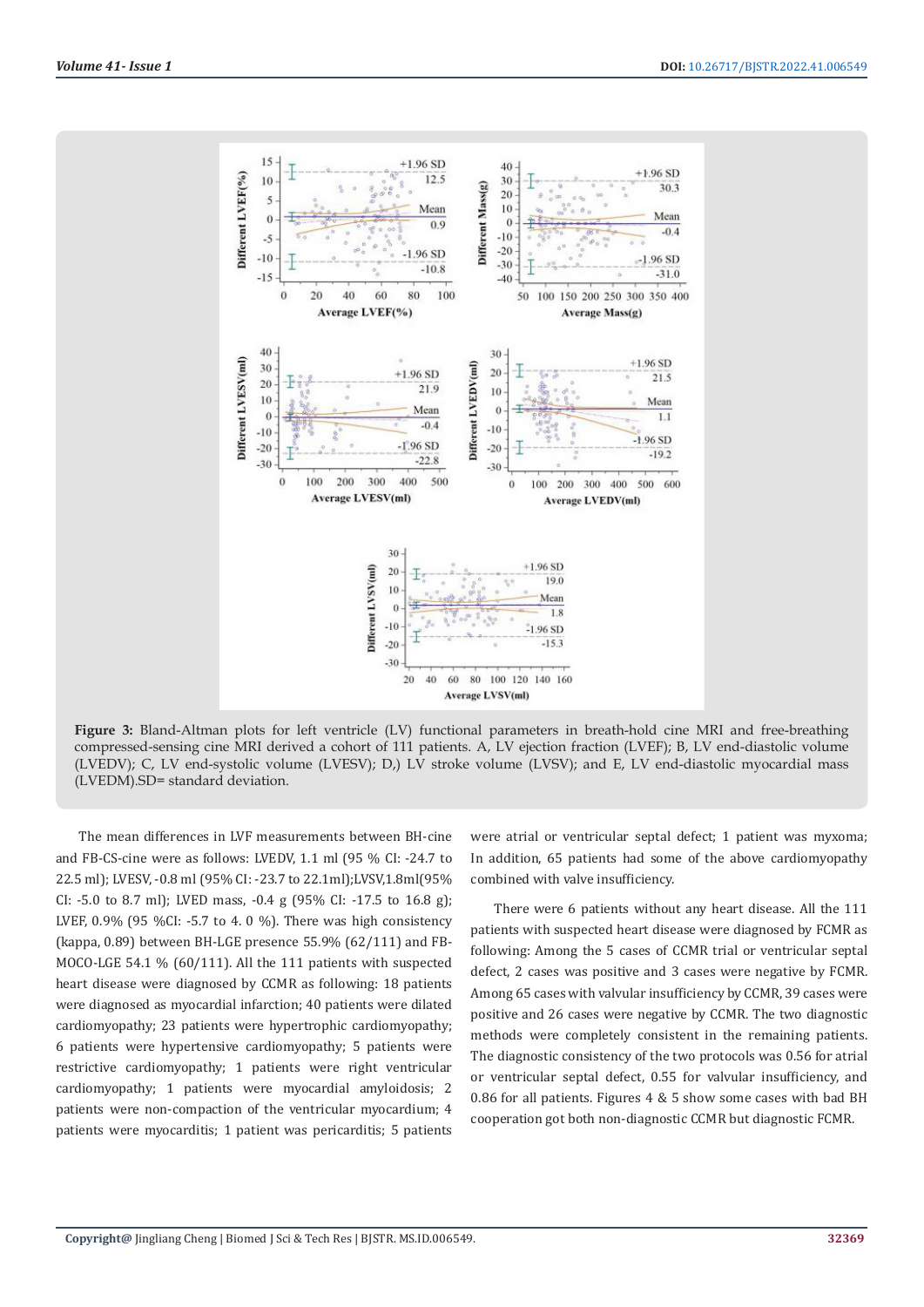

**Figure 4:** Images of a patient with an uncertain diagnosis on conventional cardiovascular magnetic resonance (CCMR) imaging (a1-h1). IQ of 2-chamber short axis (LAX) breath-holding (BH)-cine was excellent, however, 2 chamber and 3 chamber long axis (LAX) BH-cine images (c1, d1) and BH-late gadolinium enhancement (BH-LGE) images (e1-h1) were poor. On free-breathing cardiac magnetic resonance (FCMR) imaging, FB-CS-cine images (a2-d2) and motion-corrected (MOCO)-LGE images (e2-h2) were all excellent. LGE appeared at Left ventricular free wall on the MOCO-LGE images (e2-h2).



**Figure 5:** Images show a few cases with various cardiac diseases acquired with breath-holding (BH)-LGE and corresponding free-breathing motion-corrected (MOCO)-late gadolinium (LGE). Some patients with bad BH cooperation had non-diagnostic BH LGE images (a1-d1) but diagnostic FB-MOCO-LGE images (a2-d2).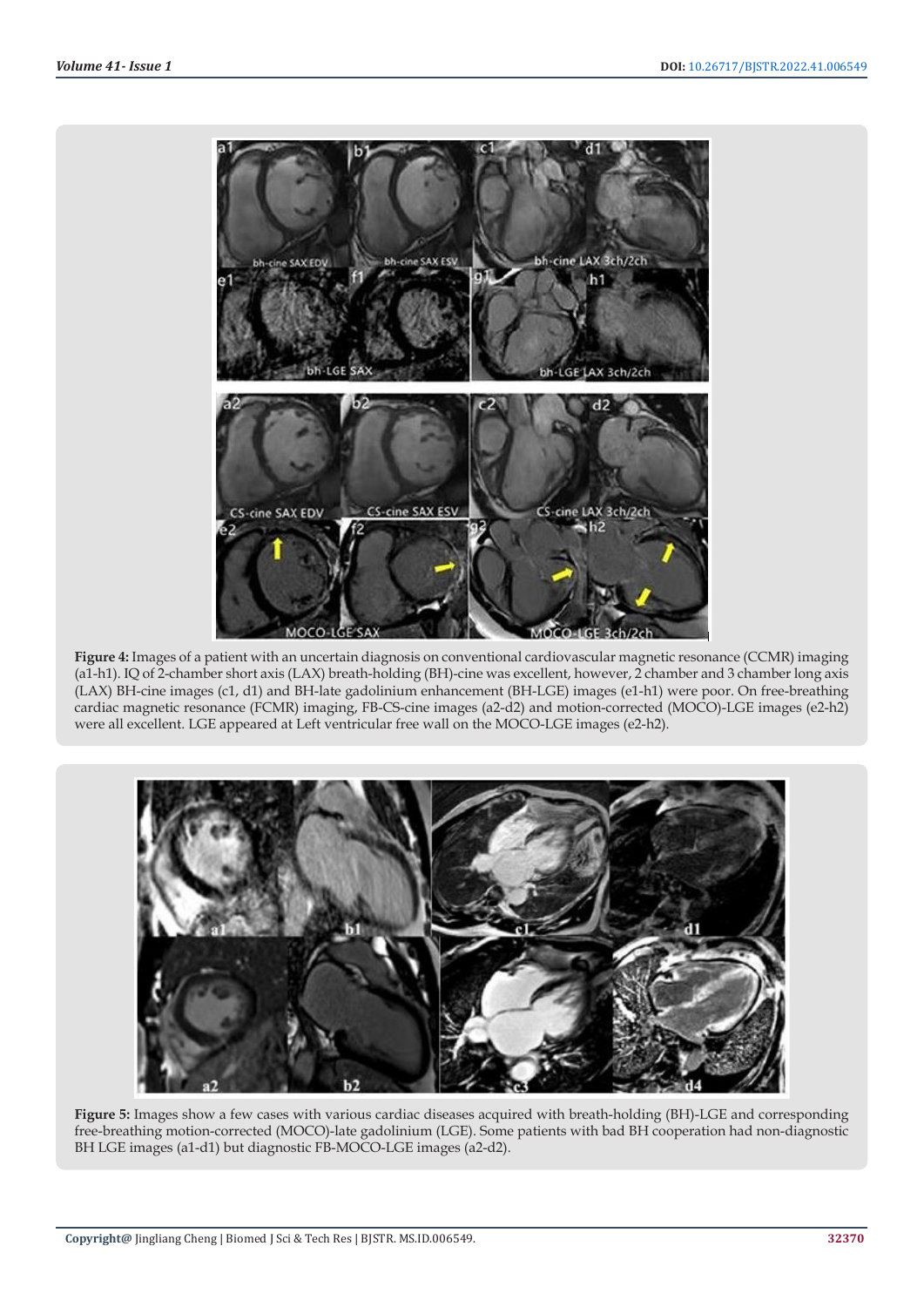# **Imaging Analyses in the Group 2**

In group 2, of those 37 patients with BH limitation, IQ was significantly worse in the BH-cine images compared to the FB-CScine images  $[3 (2-4)$  vs. 4  $(3-4)$ ,  $P \le 0.001$ ]. IQ was also significantly worse with BH-LGE compared to FB-MOCO-LGE [2 (1-2) vs. 5 (4- 5), P <0.001]. When the cine and LGE scores were averaged, the IQ of CCMR was significantly lower than that of FCMR [2 (2-3) vs.4 (3-5), P <0.001]. The consistency was low for the LGE presence (Kappa, 0.32), LVF assessment (ICC, 0.57-0.87) and the diagnosis (Kappa, 0.047). There were 24 patients with limited BH capabilities had inconclusive results with the CCMR protocol, but definitive diagnoses were made with the FCMR protocol. The diagnosis rate of FCMR was significantly higher than that of CCMR [94.6% (35/37) vs. 29.7% (11/37), P <0.001].

# **Discussion**

The purpose of the study was to explore the feasibility of clinical utility of a FCMR imaging protocol at 3.0T. The results showed that FCMR and CCMR protocols had comparable image quality ratings, left ventricular function assessment, myocardial scar detection and heart disease diagnosis when both protocols were successfully obtained. The total acquisition time of FCMR including FB-CS-cine and FB-MOCO-LGE was significantly shorter than that of the CCMR including BH-cine and BH-LGE. Furthermore, our results showed that the FCMR protocols could get robust images even in patients with limited BH capabilities. In our study, the total acquisition time of FCMR was significantly shorter than that of the CCMR protocol. The CCMR imaging protocol requires multiple breath-holds to provide diagnostic image quality [14,15]. Generally, each BH takes 8-15 seconds per slice, with an additional pause that lasts 10 seconds before the next breath-hold session. So, the CCMR protocol needs longer scanning time than the FCMR protocol. Such repeated and long BH requirements can be challenging for patients who cannot hold their breath for extended periods.

Also, to achieve sufficiently high spatial and/or temporal resolutions during CCMR imaging, segmented k-space data are acquired over multiple heartbeats. Such segmented acquisition is prone to motion artifacts that could lead to repeated scans in case of suboptimal breath-holding. In our clinical setting, a few of the patients were unable to complete the CCMR examinations due to impaired BH capacity. The FCMR protocol not only removes the BH barrier which is particularly important for scanning most vulnerable patients with compromised BH capability, it also improves the scan efficiency. In addition, single-shot readout effectively eliminates breathing motion artifacts in both FB-CS-cine and FB-MOCO-LGE images [14-16]. High quality images were acquired for cine with CS acceleration, the high image quality of the CS technique translated into high agreement for left ventricular function. Also, high quality images were acquired for LGE by combining non-rigid MOCO and averaging of multiple single-shot measurements.

For patients with good BH, they can well cooperate with breath holding, high agreement between the BH and FB MOCO technique was also achieved for LGE, with a non-significant difference of LGE presence or types. Our study found that there was no difference in LVF calculation and LGE detection between CCMR and FCMR images obtained from 111 patients without BH impairment, which was consistent with previous studies [3-5,7-9]. Moreover, the consistency of the two protocols for the diagnosis of myocardial infarction and cardiomyopathy was excellent, although the consistency of the two protocols for detecting the atrial or ventricular septal defect and valvular insufficiency was moderate. However, we observed that FB-CS-cine scans sometimes lead to a little of image blurring and low spatial resolution, and the IQ in FB CS cine was lower than that of BH cine. In addition, CS cine of the FCMR protocol was worse than the segment cine of the CCMR protocol in the recognition of valve insufficiency and atrial septal or ventricular septal defect. There were some reasons for these phenomena as following [17].

First, FB-CS-cine was susceptibility for fold over artifacts, therefore, the field of view must cover the entire anatomy, and thus, some penalty in spatial resolution may occur in relation to the patient's anatomy. Second, in some scans, flow-related artifacts occurred in the phase-encoding direction during systole because the sparsity in the temporal domain may be limited in anatomic regions of very high flow. Lastly, the contrast between myocardium and blood pool in FB CS cine images was not as good as that of the BH cine images.

Overall, FCMR imaging leads to consistent images for diagnosis in all patients, regardless of whether they could hold their breath or not. In comparison, the IQ of CCMR depends on the BH capability of a patient during data acquisition. For patients with BH impairment, CCMR images suffer from severe motion artifacts, interfering the radiologist' ability to interpret morphologic cardiac structures, cardiac function calculations, and LGE detection. FCMR has been shown to be an effective alternative to CCMR in this study, expanding the application range of CMR imaging. There were several limitations to this study. First, the current study assessed FCMR and CCMR scans in patients with various cardiac diseases, complicating the comparison of the two protocols. Secondly, no advanced MRI sequences, such as mapping, perfusion, and flow quantification were performed in the study since they are not part of the standard CMR protocols at our institution. Finally, the consistent of myocardial strain between BH-cine and FB-CS-cine, and scar volume between BH-LGE and FB-MOCO-LGE was not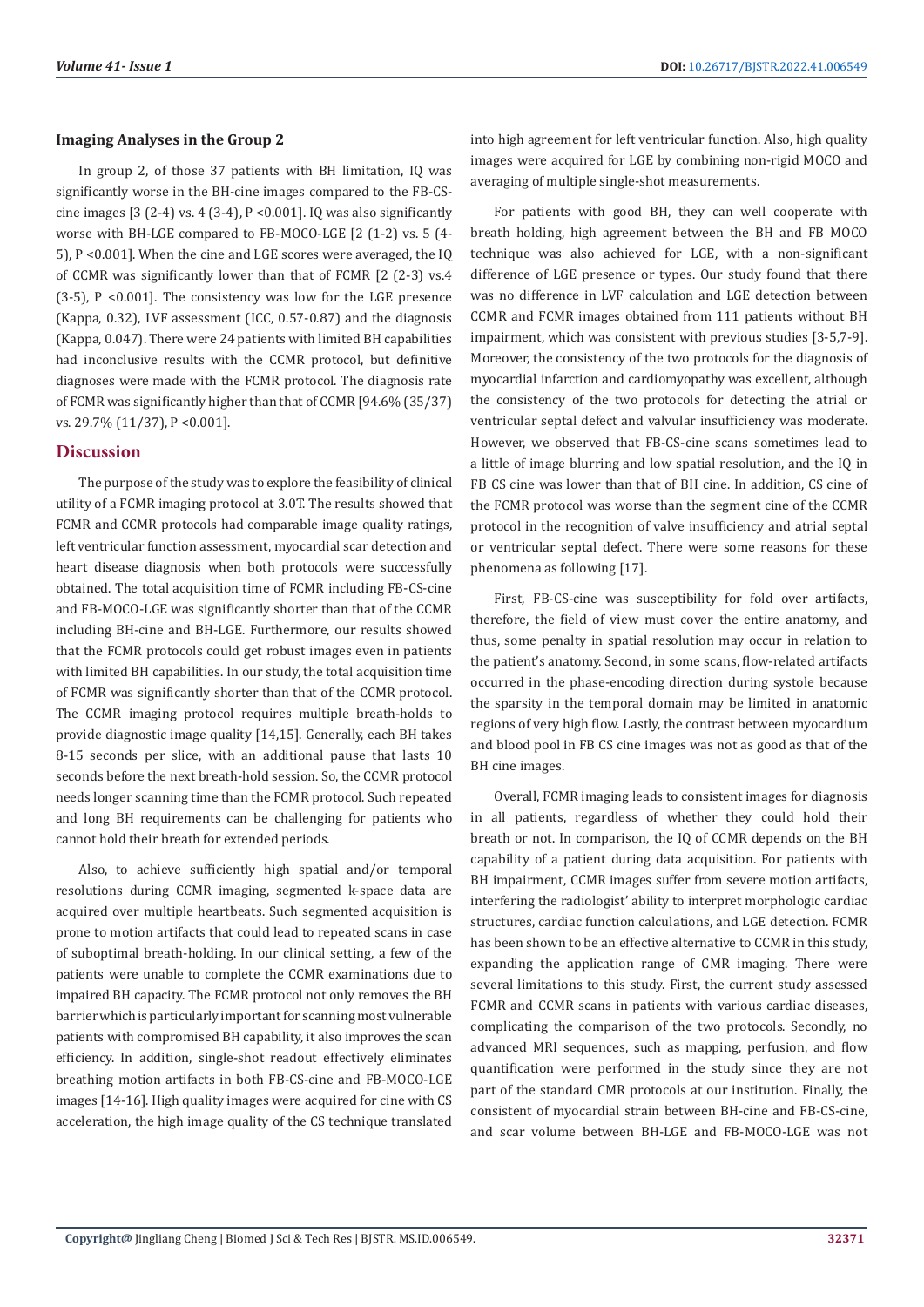assessment. The encouraging results from this study warrants future study with a larger sample size to demonstrate the clinical utility of free-breathing.

# **Conclusion**

In conclusion, we demonstrated that FCMR imaging could be used as an alternative technique in patients with BH impairment to obtain high-quality images. FCMR significantly shortens the time needed for CMR imaging and resulted in improved image quality. We believe that the FCMR protocol will allow the fast screen of cardiac diseases in clinical practice, with the potential to increase both the throughput and robustness of CMR.

# **Declarations**

# **Ethics Approval and Consent to Participate**

Approval was obtained from the First Affiliated Hospital of Zhengzhou University ethics committee. All subjects/ legal guardians gave written consent and assent as appropriate.

### **Consent to Publish**

The local ethics committee approved the use of images and content from this study. Consent and assent were signed for all subjects prior to publication.

# **Availability of Data and Materials**

The datasets generated for this study are available on reasonable request to the corresponding author.

# **Competing Interests**

The authors declare that they have no competing interests.

# **Funding**

Not applicable.

# **Authors' Contribution**

KYW (MD) conceived the study, performed the statistical analyses, and drafted the manuscript. Both WBZ (MD) and SML (MD) quantitatively measured cardiac function and infarction size, and analyzed image quality. MS (PhD) contributed to the sequence development and scanner implementation and helped to revise the manuscript. JA (MD) participated in the study design and scanner implementation and helped to revise the manuscript. JLC (MD) assisted in the interpretation of the results and helped to revise the manuscript. All authors have read and approved the final manuscript.

# **Acknowledgement**

None.

# **References**

- 1. [Pennell DJ \(2010\) Cardio vascular magnetic resonance. Circulation](https://www.ahajournals.org/doi/full/10.1161/circulationaha.108.811547) [121\(5\): 692-705.](https://www.ahajournals.org/doi/full/10.1161/circulationaha.108.811547)
- 2. [Miller CA, Pearce K, Jordan P, Rachel Argyle, David Clark, e](https://academic.oup.com/ehjcimaging/article/13/2/187/2397184)t al. (2012) [Comparison of real-time three-dimensional echocardiography with](https://academic.oup.com/ehjcimaging/article/13/2/187/2397184) [cardiovascular magnetic resonance for left ventricular volumetric](https://academic.oup.com/ehjcimaging/article/13/2/187/2397184) [assessment in unselected patients. Eur Heart J Cardiovasc Imaging](https://academic.oup.com/ehjcimaging/article/13/2/187/2397184) [13\(2\): 187-195.](https://academic.oup.com/ehjcimaging/article/13/2/187/2397184)
- 3. [Lustig M, Donoho D, Pauly JM Sparse \(2007\) MRI: The application of](https://pubmed.ncbi.nlm.nih.gov/17969013/) [compressed sensing for rapid MR imaging. MagnReson Med 58\(6\):](https://pubmed.ncbi.nlm.nih.gov/17969013/) [1182-1195.](https://pubmed.ncbi.nlm.nih.gov/17969013/)
- 4. Kido T, Kido T, [Nakamura M, Kouki Watanabe, Michaela Schmidt, et al.](https://pubmed.ncbi.nlm.nih.gov/28515392/) [\(2017\) Assessment of Left Ventricular Function and Mass on Free-](https://pubmed.ncbi.nlm.nih.gov/28515392/)[Breathing Compressed Sensing Real-Time Cine Imaging. Circ J](https://pubmed.ncbi.nlm.nih.gov/28515392/) 81(10): [1463-1468.](https://pubmed.ncbi.nlm.nih.gov/28515392/)
- 5. [Pednekar Amol S, WangHui, Flamm S, Scott Flamm, Benjamin Y Cheong,](https://pubmed.ncbi.nlm.nih.gov/29950177/) et al. (2018) [Two-center clinical validation and quantitative assessment](https://pubmed.ncbi.nlm.nih.gov/29950177/) [of respiratory triggered retrospectively cardiac gated balanced-SSFP](https://pubmed.ncbi.nlm.nih.gov/29950177/) [cine cardiovascular magnetic resonance imaging in adults. J Cardiovasc](https://pubmed.ncbi.nlm.nih.gov/29950177/) [Magn Reson 20\(1\): 44.](https://pubmed.ncbi.nlm.nih.gov/29950177/)
- 6. Sudarski S, Henzler T, [Haubenreisser H, Christina D](https://pubs.rsna.org/doi/full/10.1148/radiol.2016151002)ösch, Michael O [Zenge, et al. \(2017\) Free-breathing Sparse Sampling Cine MR Imaging](https://pubs.rsna.org/doi/full/10.1148/radiol.2016151002) [with Iterative Reconstruction for the Assessment of Left Ventricular](https://pubs.rsna.org/doi/full/10.1148/radiol.2016151002) [Function and Mass at 3.0](https://pubs.rsna.org/doi/full/10.1148/radiol.2016151002) T. Radiology 282(1): 74-83.
- 7. [Kocaoglu M, Pednekar AS, Wang H, Tarek Alsaied, Michael D Taylor, et](https://jcmr-online.biomedcentral.com/articles/10.1186/s12968-020-00642-y) [al. \(2020\) Breath-hold and free-breathing quantitative assessment of](https://jcmr-online.biomedcentral.com/articles/10.1186/s12968-020-00642-y) [biventricular volume and function using compressed SENSE: a clinical](https://jcmr-online.biomedcentral.com/articles/10.1186/s12968-020-00642-y) [validation in children and young adults. J Cardiovasc MagnReson 22: 54.](https://jcmr-online.biomedcentral.com/articles/10.1186/s12968-020-00642-y)
- 8. Piehler KM, [Wong TC, Puntil KS, Karolina M Zareba, David M Harris, et al.](https://pubmed.ncbi.nlm.nih.gov/23599309/) [\(2013\) Free-breathing, motion-corrected late gadolinium enhancement](https://pubmed.ncbi.nlm.nih.gov/23599309/) [is robust and extends risk stratification to vulnerable patients. Circ](https://pubmed.ncbi.nlm.nih.gov/23599309/) [Cardiovasc Imaging](https://pubmed.ncbi.nlm.nih.gov/23599309/) 6(3): 423-432.
- 9. Captur G, Lobascio I, Ye [Y, Veronica Culotta, Redha Boubertakh,](https://pubmed.ncbi.nlm.nih.gov/31104178/) et al. (2019) [Motion-corrected free-breathing LGE delivers high quality imaging](https://pubmed.ncbi.nlm.nih.gov/31104178/) [and reduces scan time by half: an independent validation study. Int](https://pubmed.ncbi.nlm.nih.gov/31104178/) J [Cardiovasc Imaging 35\(10\):](https://pubmed.ncbi.nlm.nih.gov/31104178/) 1893-1901.
- 10. [XG L, Marie-Pierre J, Georgescu B, Edgar Mueller, Jens Guehring, et al.](https://link.springer.com/chapter/10.1007/978-3-642-23626-6_59) (2011) [Automatic view planning for cardiac MRI acquisition. Med Image](https://link.springer.com/chapter/10.1007/978-3-642-23626-6_59) [Comput Assist Interv](https://link.springer.com/chapter/10.1007/978-3-642-23626-6_59) 14: 479-486.
- 11. Van Geuns RJ, Baks T, [Gronenschild EH, Filippo Cademartiri, Pim J de](https://pubmed.ncbi.nlm.nih.gov/16793980/) [Feyter, et al. \(2006\) Automatic quantitative left ventricularanalysis of](https://pubmed.ncbi.nlm.nih.gov/16793980/) [cine MR images by using three-dimensional information for contour](https://pubmed.ncbi.nlm.nih.gov/16793980/) [detection. Radiology 240\(1\): 215-221.](https://pubmed.ncbi.nlm.nih.gov/16793980/)
- 12. [Mahrholdt H, Wagner A, Judd RM, Udo Sechtem, Raymond J Kim \(2005\)](https://pubmed.ncbi.nlm.nih.gov/15831557/) [Delayed enhancement cardiovascular magnetic resonance assessment](https://pubmed.ncbi.nlm.nih.gov/15831557/) [of non-ischaemic cardiomyopathies. Eur Heart J 26\(15\):](https://pubmed.ncbi.nlm.nih.gov/15831557/) 1461-1474.
- 13. [Desroche LM, Milleron O, Safar B, Phalla Ou, Eric Garbarz, et al. \(2020\)](https://pubmed.ncbi.nlm.nih.gov/32942010/) [Cardiovascular Magnetic Resonance May Avoid Unnecessary Coronary](https://pubmed.ncbi.nlm.nih.gov/32942010/) [Angiography in Patients with Unexplained Left Ventricular Systolic](https://pubmed.ncbi.nlm.nih.gov/32942010/) [Dysfunction: A Retrospective Diagnostic Pilot Study J Card Fail 26\(12\):](https://pubmed.ncbi.nlm.nih.gov/32942010/) [1067-1074.](https://pubmed.ncbi.nlm.nih.gov/32942010/)
- 14. Yang [AC, Kretzler M, Sudarski S, Vikas Gulani, Nicole Seiberlich \(2016\)](https://pubmed.ncbi.nlm.nih.gov/27003227/) [Sparse Reconstruction Techniques in Magnetic Resonance Imaging:](https://pubmed.ncbi.nlm.nih.gov/27003227/) [Methods, Applications, and Challenges to Clinical Adoption. Invest](https://pubmed.ncbi.nlm.nih.gov/27003227/) [Radiol 51\(6\): 349-364.](https://pubmed.ncbi.nlm.nih.gov/27003227/)
- 15. [Usman M, Atkinson D, Odille F, Christoph Kolbitsch, Ghislain Vaillant,](https://pubmed.ncbi.nlm.nih.gov/22899104/) et [al. \(2013\) Motion corrected compressed sensing for free-breathing](https://pubmed.ncbi.nlm.nih.gov/22899104/) [dynamic cardiac MRI. MagnReson Med](https://pubmed.ncbi.nlm.nih.gov/22899104/) 70(2): 504-516.